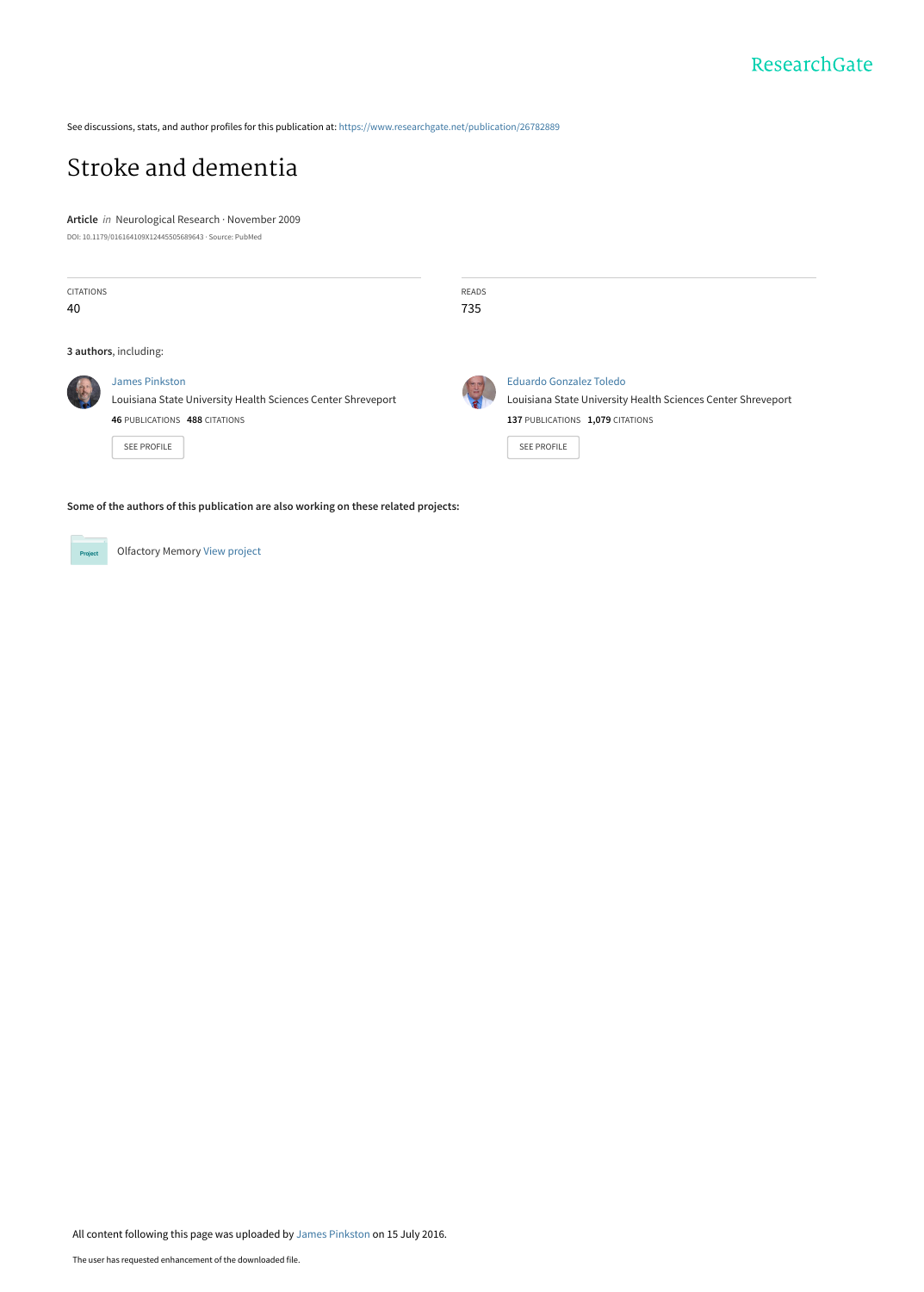## James B. Pinkston\*, Nadejda Alekseeva<sup>†</sup> and Eduardo González Toledo<sup>‡</sup>

\* Department of Neurology, Louisiana State University Health Sciences Center, Shreveport, LA, USA {

Department of Psychiatry, Overton Brooks VA Medical Center, Shreveport, LA, USA {<br>Department of Radiology, Louisiana State University Health Sciences Center, Shreveport, Louisiana, USA \*

Objective: The current review covers causes and risk factors of vascular dementia, including single infarct, multi-infarct and cerebral autosomal dominant arteriopathy with subcortical infarcts and leukoencephalopathy. Comparisons and distinctions are made between vascular dementia and Alzheimer's dementia, including shared vascular features and risk factors, differential diagnosis based on presenting history, neuropsychological testing results and neuroimaging findings. Neuropsychological findings associated with vascular dementia are discussed, and efforts towards stroke prevention and limiting the recurrence of stroke, as well as emerging treatment possibilities for cognitive decline associated with vascular dementia, are presented.

Methods: A PubMed-based literature review was performed to acquire recent peer-reviewed publications on vascular dementia.

Results: Stroke is one of the leading causes of disability, dementia and death. Within the USA, roughly 660,000 persons will experience a stroke each year. Although many individuals go on to demonstrate substantial improvement and recovery following stroke, a substantial percentage show residual effects including dementia. Vascular dementia has variable causes and manifestations, and research is revealing increasingly more common ground between vascular dementia and Alzheimer's dementia. However, vascular dementia often remains clinically distinct from Alzheimer's dementia, and profiles of neuropsychological impairment can be used to differentiate vascular dementia from the more common Alzheimer's dementia with some success.

**Conclusion:** Vascular dementia causes dependence and disability. Most stroke survivors show improvement, but many develop dementia. Understanding for vascular dementia has recently improved, leading to improved treatment planning. Further research, especially on treatment for vascular dementia, is greatly needed. [Neurol Res 2009; 31: 824–831]

Keywords: Cognition; dementia; neuropsychological; stroke; vascular

### INTRODUCTION

S. Maney & Son Limited

Publishing (c) W.

 $\geq$ 

Jblished

Published by Maney Publishing (c) W. S. Maney & Son Limited Stroke is the second most common cause of dementia and the third most common cause of death in developed countries<sup>1</sup>. Within a population of roughly one million persons, some 2400 will suffer a stroke each year. Of those persons suffering stroke, less than 50% will return to independent living during the following year<sup>1</sup>. Even among those who regain functional independence, many stroke patients continue to manifest significant deficits, limitations and changes in their cognitive functioning and behavior. These deficits, limitations and changes can result in salient negative consequences in an individual's professional and family life<sup>1</sup>. As such, stroke is one of the leading causes of disability, and experiencing a stroke results in a two-fold increase in risk for dementia1 . An increased risk of dementia following stroke has also been found to be associated with lower education, older age, pre-stroke cognitive decline insufficient to be described as dementia,

pre-stroke dependency upon others, diabetes mellitus, myocardial infarction, atrial fibrillation, epileptic seizures, sepsis, cardiac arrhythmias, congestive heart failure, global cerebral atrophy and medial temporal lobe atrophy, and white matter changes<sup>1</sup>. Those factors associated with stroke which are predictive of resultant dementia include the severity of stroke, its cause and location, and recurrent stroke<sup>1</sup>.

The two most common causes of cognitive impairment and dementia include Alzheimer's dementia and vascular dementia. Alzheimer's dementia, a neurodegenerative disorder, is the more prevalent of the two. However, vascular dementia is nonetheless seen as the causal agent in among up to 30% of demented individuals. Vascular dementia typically occurs among the elderly, but it can affect younger patients as well<sup>2</sup>. It is estimated that roughly seven million Americans suffer from dementia, with some 4.5 million of those persons suffering from Alzheimer's dementia<sup>3</sup>. Individuals with vascular dementia often manifest cognitive impairment and dementia, behavioral changes and mood disorder, and specific neurological symptoms<sup>2</sup>.

Differentiating between the two dementias for diagnostic purposes is not always a straightforward or simple

Correspondence and reprint requests to: James B. Pinkston, Department of Neurology, Louisiana State University Health Sciences Center, 1501 Kings Highway, Shreveport, LA 71130, USA.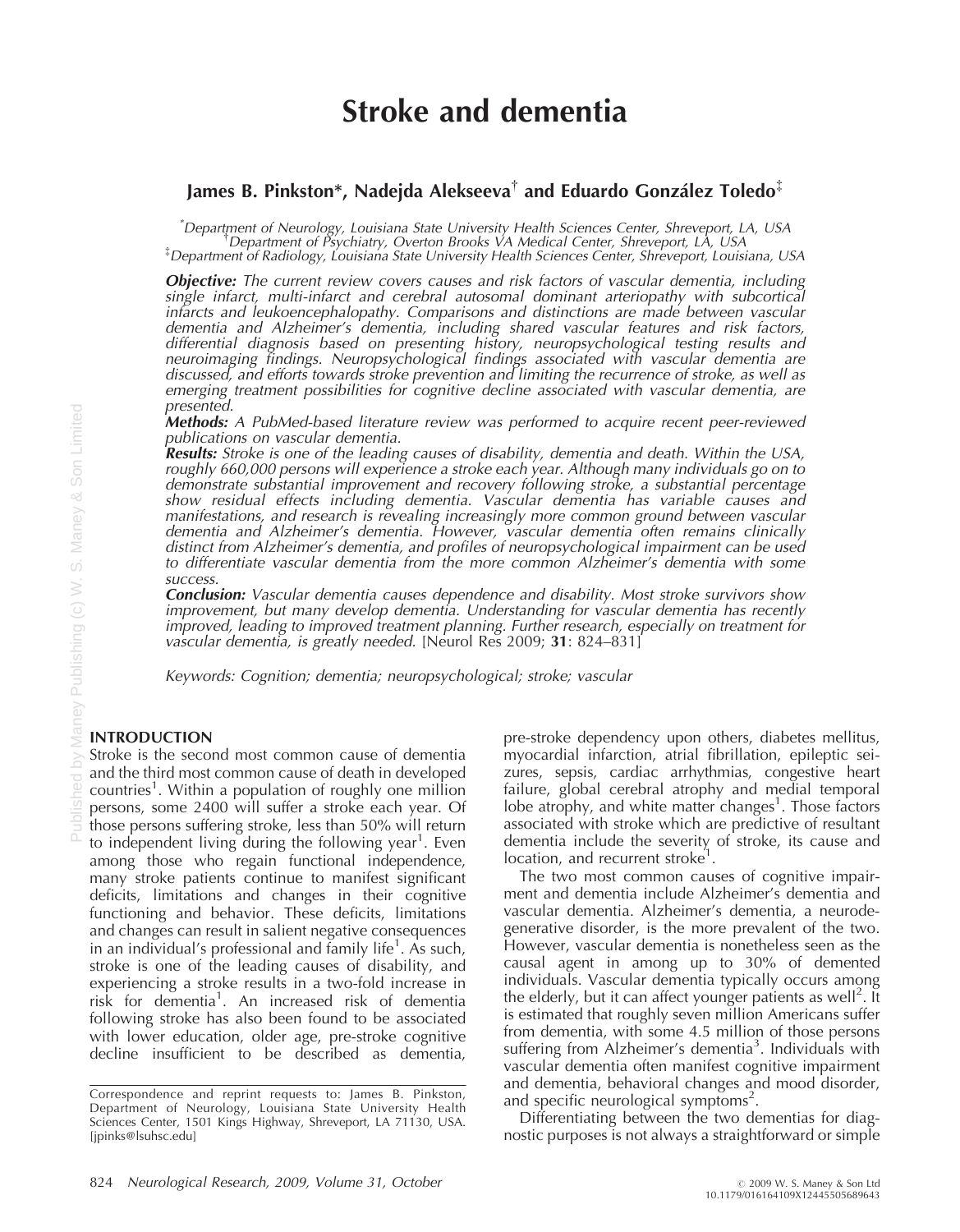

Figure 1: This subject is a 49-year-old woman with severe Alzheimer's dementia who shows statistically significantly abnormal hypoperfusion in parietal and temporal regions on 18FDG PET imaging. The colored scale shows the number of standard deviations from the mean with yellow, indicating the greatest hypoperfusion compared to normal controls

procedure. However, several characteristics common to either Alzheimer's dementia or vascular dementia can help make this distinction<sup>4</sup> (Table 1). The clinician should bear in mind that these are not hard and fast delineations, and some overlap and blending of symptom manifestation across the two diagnoses is  $\leq$  occasionally seen.

Metabolic differences are also seen among indivi- $\sim$  duals with Alzheimer's dementia and vascular dementia. Specifically, individuals with Alzheimer's dementia most often demonstrate hypoperfusion within temporal and parietal areas compared to normal controls (Figure 1). There can be a predominance in temporal (with disturbances in language more pronounced) or in parietal (with apraxia) lobes. In contrast, individuals with vascular-related dementia often demonstrate multiple areas of hypoperfusion within the superficial and  $\sqrt{a}$  deep gray matter.

Recent studies have changed the way we think about  $\overline{\triangle}$  dementia, particularly Alzheimer's dementia and vas- $\overline{\mathbb{C}}$  cular dementia. Whereas it was common in the past to consider causes of dementia separately within a given individual, it has recently been shown that patients with

cerebrovascular disease show a greater propensity to develop Alzheimer's dementia<sup>3</sup>, and up to 60% of persons with presumed Alzheimer's dementia also have .<br>vascular dementia<sup>1</sup>. The concurrence of Alzheimer's dementia and vascular dementia is attracting more attention among researchers and clinicians. Considering the effect of cerebral vascular disease on Alzheimer's dementia, as found among past neuropathic studies including the Nun study and the MRC-FAS study, cerebrovascular disease may be associated with up to 80% of dementia found in old age<sup>3</sup>.

There now appears to be considerable overlap between the risk factors and pathology of Alzheimer's dementia and vascular dementia<sup>5</sup>. Whereas the early cognitive findings in Alzheimer's dementia and vascular dementia show different patterns, substantial concurrence is found between pathological and clinical features, and longitudinal studies suggest strong associations between the role vascular factors play in the development of both Alzheimer's dementia and vascular dementia<sup>5</sup>. Neuropathic studies in Alzheimer's dementia further bolster the importance of vascular alterations in the disease's pathogenesis by revealing

| <b>Table 1:</b> Differentiation of Alzheimer's dementia from vascular dementia |
|--------------------------------------------------------------------------------|
|--------------------------------------------------------------------------------|

| Characteristic         | Alzheimer's dementia         | Vascular dementia               |
|------------------------|------------------------------|---------------------------------|
| Onset                  | Gradual                      | Sudden or gradual               |
| Progression            | Constant decline             | Slow, stepwise decline          |
| Neurological findings  | None or subtle               | Focal deficits                  |
| Memory                 | Early and pronounced deficit | Mild impairment                 |
| Executive dysfunction  | Late appearance              | Early and pronounced            |
| Dementia type          | Cortical                     | Often subcortical               |
| Neuroimaging           | Hippocampal atrophy          | White matter lesions, infarcts  |
| Gait                   | Typically normal             | Early difficulties              |
| Cardiovascular history | Less common                  | TIA, CVA, vascular risk factors |
|                        |                              |                                 |

Modified from Gustavo<sup>4</sup>. TIA: transient ischemic attack; CVA: cerebral vascular accident.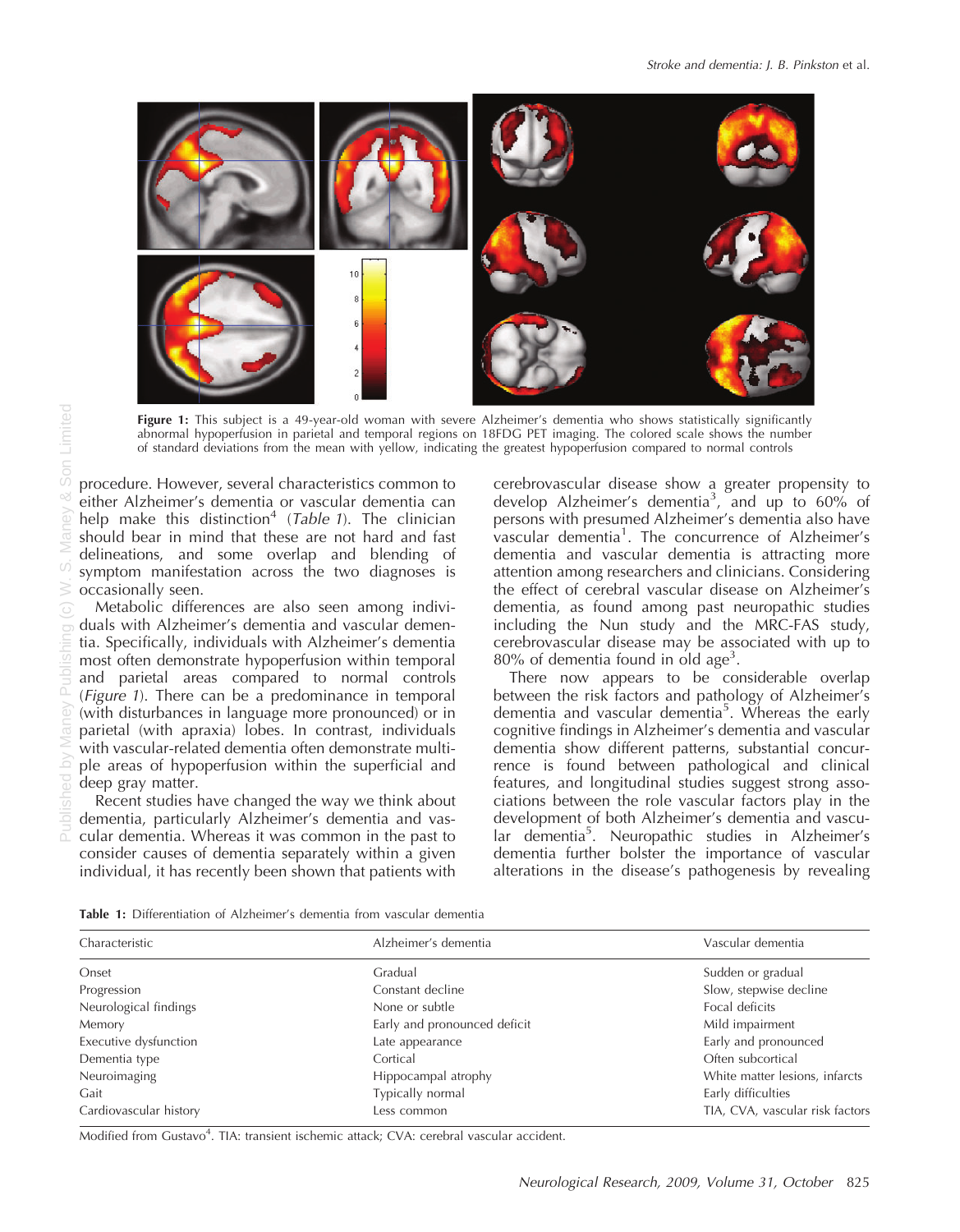concurrent vascular and degenerative changes<sup>6</sup>. Furthermore, recent research has revealed similar hemodynamic alterations in both Alzheimer's dementia and vascular dementia, and ultrasound analysis of cerebral hemodynamics has been shown to be unable to differentiate between the two causes of dementia<sup>6</sup>.

Nonetheless, Alzheimer's dementia and vascular dementia often present with clinically different manifestations. Specifically, individuals with vascular dementia usually demonstrate less severe memory difficulties in comparison to other cognitive limitations. This apparent relative preservation of memory functioning among patients with vascular dementia may lead to the under diagnosis of dementia and failure to fully recognize significant cognitive decline among this population<sup>3</sup>.

### VASCULAR DEMENTIA

Numerous causal factors appear to participate in the genesis of diverse manifestations of vascular dementia<sup>5</sup>. As such, the construct of vascular dementia is complex, making the establishment and application of strict definitional criteria difficult<sup>7</sup>. As a category, vascular dementia encompasses several clinical syndromes, including subcortical lacunar infarcts, subcortical white matter lesions and multiple cortical lesions<sup>8</sup>. Vascular  $\sigma$  dementia can also result from a variety of causes. Cognitive impairment associated with vascular dementia is also variable and may include cortical manifestations and subcortical elements<sup>8</sup>.

From a strict definitional standpoint, the diagnosis of dementia requires the presence of significant memory impairment in the context of other cognitive difficulties, including at least one of the following: aphasia, apraxia, agnosia or executive functioning. These difficulties must constitute significant impairment in an individual's functioning. Given the variability inherent in vascular related cognitive decline and vascular dementia, patients may present with many different cognitive impairment profiles at various levels of severity. Oftentimes, their difficulties are not characterized by primary memory impairment, though impaired memory is often present<sup>2</sup>. Furthermore, the formal diagnosis of vascular dementia requires that the onset of cognitive difficulties be related to demonstrable vascular changes<sup>8</sup>. This may be difficult to establish given the sometimes insidious onset of cognitive decline associated vascular changes, or the unavailability of sufficient neuroimaging techniques.

Vascular dementia does not always present in a pure form. Often times, the patient presents with a mixed dementia and demonstrates cognitive decline attributable to Alzheimer's dementia or other ideologies as well as vascular related changes<sup>2</sup>. Even if vascular dementia can be considered pure in form, it may arise from different types of events. Specifically, the patient may manifest symptoms of dementia following a single infarct, multiple infarcts or small vessel disease<sup>2</sup>.

A single infarct in a functionally critical area or subcortical site may result in dementia in and of itself. For example, single lesions within the distribution of the carotid, anterior, middle and posterior cerebral arteries can produce syndromes of dementia with various neurological and neurobehavioral symptoms<sup>2</sup>. Dementia resulting from multiple infarcts is also often the cause of vascular dementia. In this case, the dementia is attributable to multiple ischemic infarcts, typically within the large vessels, which disrupt cortical and subcortical areas<sup>2</sup>. The patient typically manifests a pattern of deficits associated with the infarcted regions rather than a more global pattern of dysfunction as is often seen among patients with Alzheimer's dementia.

#### SMALL VESSEL DISEASE INDUCED VASCULAR DEMENTIA

Cerebral autosomal dominant arteriopathy with subcortical infarcts and leukoencephalopathy (CADASIL) is a generalized a small vessel disease caused by a mutation in the NOTCH3 gene and manifests clinically with recurrent stroke and associated cognitive decline<sup>9</sup>. It most often occurs in periventricular white matter, deep white matter and regions of the basal ganglia (Figure 2). The natural course is variable with transient ischemic attacks and strokes as the main characterizing sequelae<sup>10</sup>. Up to one-fifth of individuals with CADASIL show mood disorders, most prominently depression or anxiety. Up to one-third of individuals with CADASIL manifest migraine headache<sup>10</sup>. The cumulative effect of these recurrent strokes and transient ischemic attacks is an insidious cognitive decline leading to subcortical dementia, the process of which is not well understood<sup>10</sup>

Cognitive changes have been noted in patients with CADASIL even before transient ischemic attack or stroke<sup>10</sup>. Specifically, researchers have noted declines in working memory and executive functioning before stroke. Following stroke, patients with CADASIL manifest difficulties with mental processing speed and visual spatial ability<sup>10</sup>. Once patients evidence dementia, multiple cognitive deficits emerge, including deficits in verbal functioning and verbal episodic memory, as well as problems with motor speed. However, episodic memory may be reasonably well preserved, even in the later stages of the disease<sup>10</sup>. Cognitive decline appears to begin even before the individual with CADASIL experiences transient ischemic attack or stroke<sup>10</sup>.

The cognitive skills of individuals with CADASIL were further investigated in a sample of patients aged 35– 73 years<sup>11</sup>. Results showed that all of the younger patients manifested executive dysfunction, and the majority showed memory difficulties (70%) and attentional problems (69%). Visual spatial reasoning was found to decline with age, particularly after age  $60$  years<sup>11</sup>. Approximately one-fourth of patients studied manifested dementia, with 75% being over 60 years of age; patients over 60 years of age manifested significant difficulties in all cognitive areas. No significant correlation was found between the presence of dementia and number of ischemic events. Finally, difficulties with memory were best described as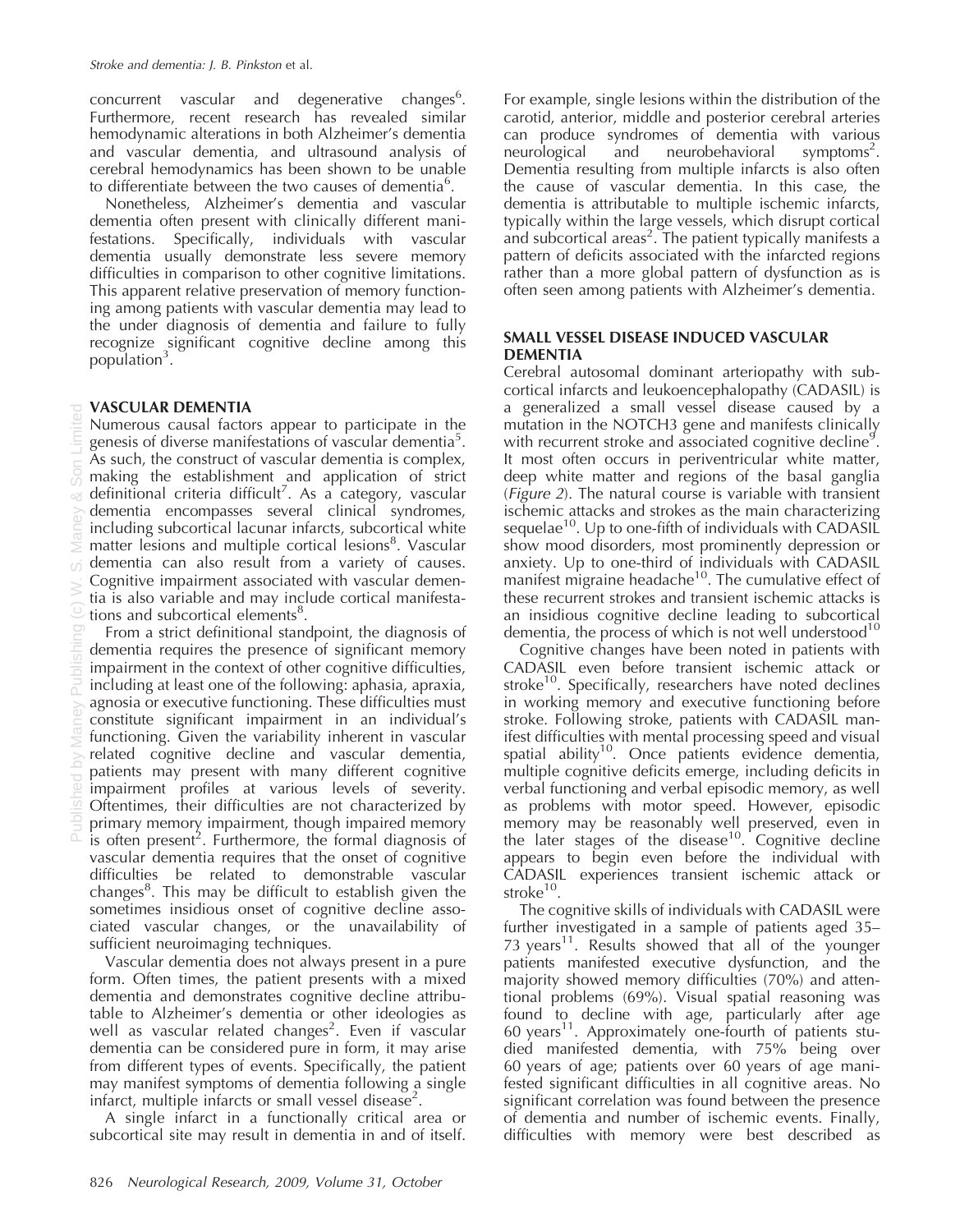

Figure 2: Magnetic resonance FLAIR in a patient with CADASIL showing typical demyelination involving the temporal pole and external capsule

problems with memory retrieval, whereas encoding abilities appeared relatively preserved $11$ .

Other researchers have examined the relationship between magnetic resonance imaging (MRI) and neuropsychological testing results among individuals with CADASIL<sup>9</sup>. Focusing on white matter hyperintensities, infarct lesion load and microbleeds, investigators noted that cognitive dysfunction was independently associated with MRI determined infarct lesion load<sup>9</sup>. However, amounts of white matter hyperintensities lesions and microbleeds were not highly correlated with cognitive dysfunction. The authors note the importance of lacunar infarct lesion load as an MRI parameter predictive of cognitive dysfunction in CADASIL<sup>9</sup>.

Further neuroimaging studies include the use of diffusion tensor imaging as an investigatory technique in CADASIL. Authors have reported significant correlations between performance on measures of executive functioning and diffusion tensor imaging in both normal appearing gray matter and white matter<sup>12</sup>. The strongest association was between executive functioning and gray matter within the thalamus, even after controlling for gender, age and T2 lesion load. The authors concluded that abnormalities within normal appearing white matter and deep gray matter can be found among non-demented individuals with CADASIL and that diffusion tensor imaging measurements are highly correlated with, and useful in predicting, deficits in executive functioning<sup>12</sup>.

Finally, both high-resolution MRI and single photon emission computed tomography imaging are reported in patients with CADASIL. However, some researchers have noted the absence of significant correlates between functional neuroimaging and a patient's cognitive performance, or patient and vascular risk histories<sup>13</sup>. Specifically, the authors indicated that, in their investigation, the subject least affected from a neuroradiological standpoint met criteria for dementia, whereas the most severely neuroradiologically affected subject manifested the best clinical and cognitive performance<sup>13</sup>. The authors concluded that conventional structural and functional neuroimaging, although important in the diagnosis of CADASIL, may be insensitive to cognitive decline. Instead, they recommended comprehensive neuropsychological evaluation, particularly for assessment of outcome parameters for various therapeutic measures $^{13}$ .

#### NEUROPSYCHOLOGICAL CHANGES FOLLOWING **STROKE**

The neuropsychological profile of individuals with vascular dementia presents with more variability than those with Alzheimer's dementia. Researchers have looked for a distinct profile indicative of vascular dementia, and some have reported a higher percentage of deficits in executive functioning with more preserved episodic memory as compared to individuals with<br>Alzheimer's dementia. Among individuals with Alzheimer's dementia. Among individuals Alzheimer's dementia, the occurrence of dementia has been found to be well correlated with the level of neurofibrillary pathology, but symptoms of dementia were unrelated to severity of cerebrovascular disease as determined by autopsy<sup>14</sup>. The more predictable and uniform presentation of cognitive deficits among persons with Alzheimer's dementia allows for high sensitivity and specificity of diagnoses based on the blind evaluation of neuropsychological test results. The profile of cognitive impairment among individuals with vascular dementia is highly variable and neuropsychological evaluation by trained professionals can be beneficial in differential diagnosis for these persons<sup>14</sup>.

The finding that individuals with vascular dementia typically do better on memory testing and worse on assessment of executive functioning as compared to those with Alzheimer's dementia has spurred some researchers to investigate if a pattern of primarily executive functioning deficits might be useful in distinguishing vascular dementia from Alzheimer's dementia<sup>15</sup>. Standardized measures of verbal memory, non-verbal memory and executive functioning were administered to a prospective sample of individuals who later went on to autopsy. Findings revealed that persons with Alzheimer's dementia showed memory scores approximately one standard deviation lower than executive functioning scores. These researchers found similar impairments, contrary to expectation, among individuals with vascular dementia in the areas of executive functioning, verbal memory and non-verbal memory<sup>15</sup>. However, when comparing only cognitively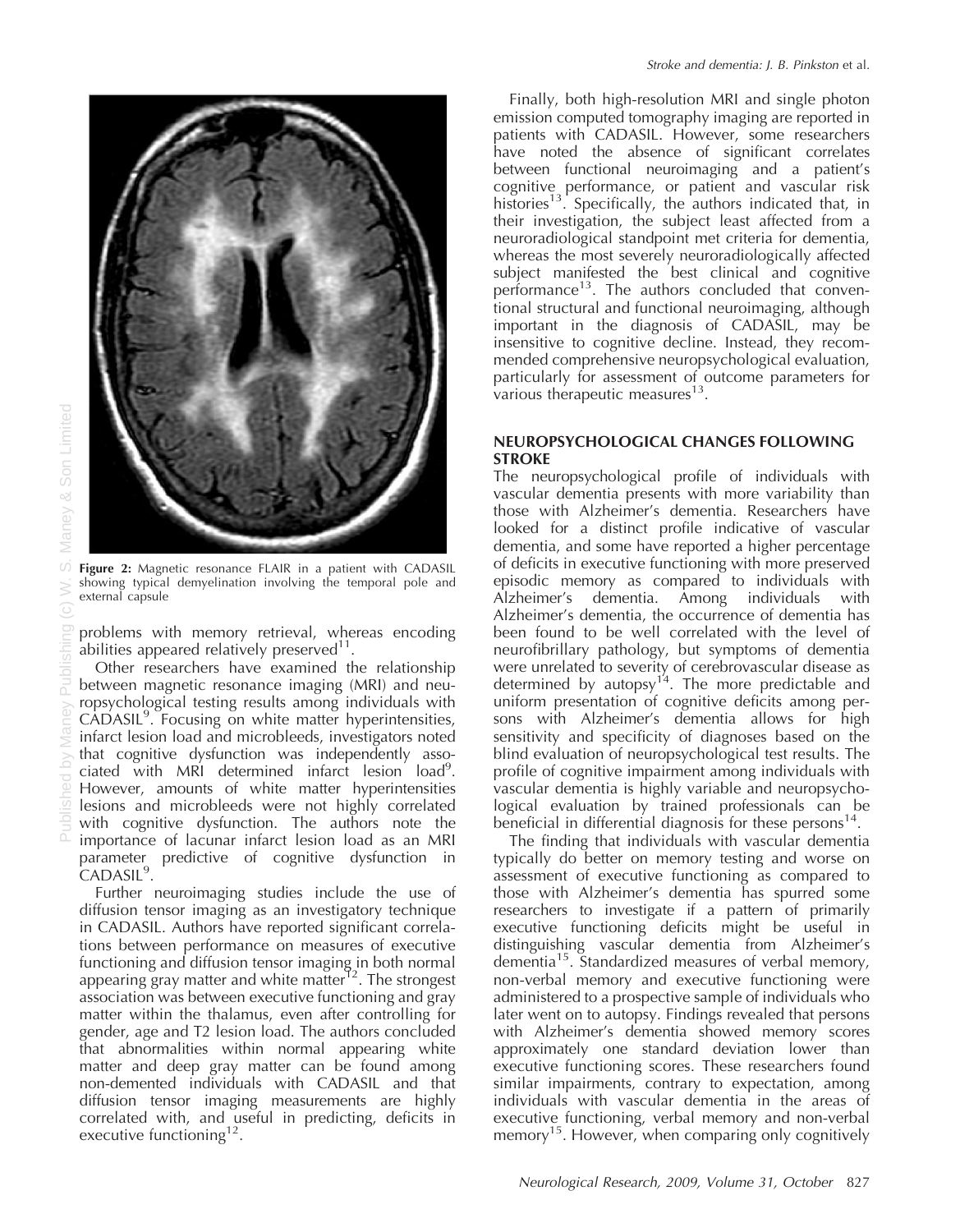impaired subjects, those with Alzheimer's dementia continued to show more significant memory impairment; persons with vascular dementia demonstrated more notable impairment on measures of executive functioning, and none of the subjects with vascular dementia showed more significant memory impairment $15$ .

Researchers have also studied individuals who have suffered stroke, but with cognitive impairment insufficient to meet criteria for vascular dementia. Compared to controls, individuals with cognitive impairment following stroke without dementia demonstrated significantly worse functioning in areas of attention and executive functioning. Patients who suffered stroke and met diagnostic criteria for dementia demonstrated significantly more difficulty in the areas of orientation and memory. The authors concluded that deficits in attentional and executive functioning were frequently found among individuals who had suffered stroke. However, stroke patients manifesting difficulties with memory, orientation and language were more likely to meet criteria for cognitive impairment without dementia  $\breve{\phi}$  or formal dementia<sup>16</sup>.

Limited research has been carried out in the area of  $\delta$  individuals with cognitive impairment insufficient to meet diagnostic criteria for dementia following stroke, and there are no formal diagnostic criteria for this  $\omega$  condition<sup>17</sup>. In a prospective investigation, authors administered a comprehensive battery of neuropsychological tests to individuals 3, 12 and 24 months poststroke. They also gave a questionnaire assessing symptoms of cognitive decline to proxies familiar with the subject's behavior<sup>17</sup>. The authors concluded that the risk of going on to develop dementia following stroke was significantly higher among those patients who showed cognitive impairment without dementia before experiencing a stroke<sup>17</sup>. Finally, they indicated that neuropsychological assessment appeared to be more accurate as a measure of long-term assessment following stroke, whereas historical interview and proxy rating played an important role in ascertaining the presence of cognitive impairment without dementia before stroke<sup>17</sup>.

There remain conflicting findings regarding the association between stroke and later cognitive decline or dementia. The question exists whether patients who experience stroke without significant cognitive impairment or dementia are at higher risk for later cognitive decline or more severe cognitive decline. This question was studied by authors who followed stroke patients over a 5 year period<sup>18</sup>. They noted that patient performance on memory testing declined over time following stroke, whereas their performances on tests of abstract reasoning, visual spatial functioning and language ability remained stable during 5 years. The presence of stroke was associated with more rapid decline of memory, but there was no association between stroke and decline in abstract reasoning, visual spatial functioning or language ability. These associations were reported as being stronger among men<sup>18</sup>.

Individuals suffering lacunar stroke are also vulnerable to cognitive dysfunction. Specifically, researchers

have frequently found mild neuropsychological problems, typically in executive functioning, acutely following lacunar stroke (Figure 3). Generally, cognitive functioning was not grossly impaired during the acute phase of lacunar stroke, but cognitive impairment and dementia were noted to often develop over the longterm after such events<sup>19</sup>. Those patients manifesting an atypical lacunar syndrome demonstrated the most impaired cognitive functioning, particularly on measures of executive functioning<sup>15</sup>

The relationship between white matter hyperintensities, as seen on MRI, and neuropsychological dysfunction has also been investigated in individuals 3 months post-stroke20. Level of white matter hyperintensities predicted deficits in the areas of processing speed, executive functioning, memory and visual spatial ability. However, such relationships were not seen in short-term memory or verbal conceptualization<sup>20</sup>. Independent associations were found between white matter hyperintensities and lesions lining the lateral ventricles, and processing speed and executive functioning. General cortical atrophy was highly correlated with a variety of cognitive deficits, though overall infarct volume was less predictive of cognitive ability. Finally, the strongest effects were found for mental processing speed and executive functioning, domains postulated to play a significant role in secondary difficulties with memory and visual spatial functioning<sup>20</sup>.

The effect of regional white matter hyperintensities on cognitive functioning has also been studied. MRI wholebrain axial fluid-attenuated inversion recovery, or FLAIR, images were acquired from patients over 75 years of age to investigate the effect of regional white matter hyperintensities on cognitive functioning among individuals with stroke $21$ . Individuals who had suffered stroke demonstrated a greater amount of white matter hyperintensities in all areas studied as compared to controls. Significant associations included performances on attention and processing speed tests with volume of both total and frontal white matter hyperintensities, as well as between performance on memory testing and volume of temporal white matter hyper $intensities<sup>21</sup>$ . However, no association was found between performance on measures of executive functioning and volume of frontal white matter hyperintensities, as might otherwise have been expected $2^1$ .

The role of the medial temporal lobe in memory functioning is well known. Medial temporal lobe atrophy among stroke survivors creates higher risks for memory dysfunction and the diagnosis of dementia. However, the role of medial temporal lobe atrophy in cognitive domains other than memory among individuals who have suffered stroke is less well understood. In an effort to address this area, authors studied a sample of individuals with MRI 3 months following stroke<sup>22</sup>. Those patients with moderate to severe medial temporal lobe atrophy demonstrated poor performances on measures of learning, story recall, visual reproduction, visual spatial reasoning and processing speed. However, participants demonstrating no, mild or moderate to severe atrophy did not differ in their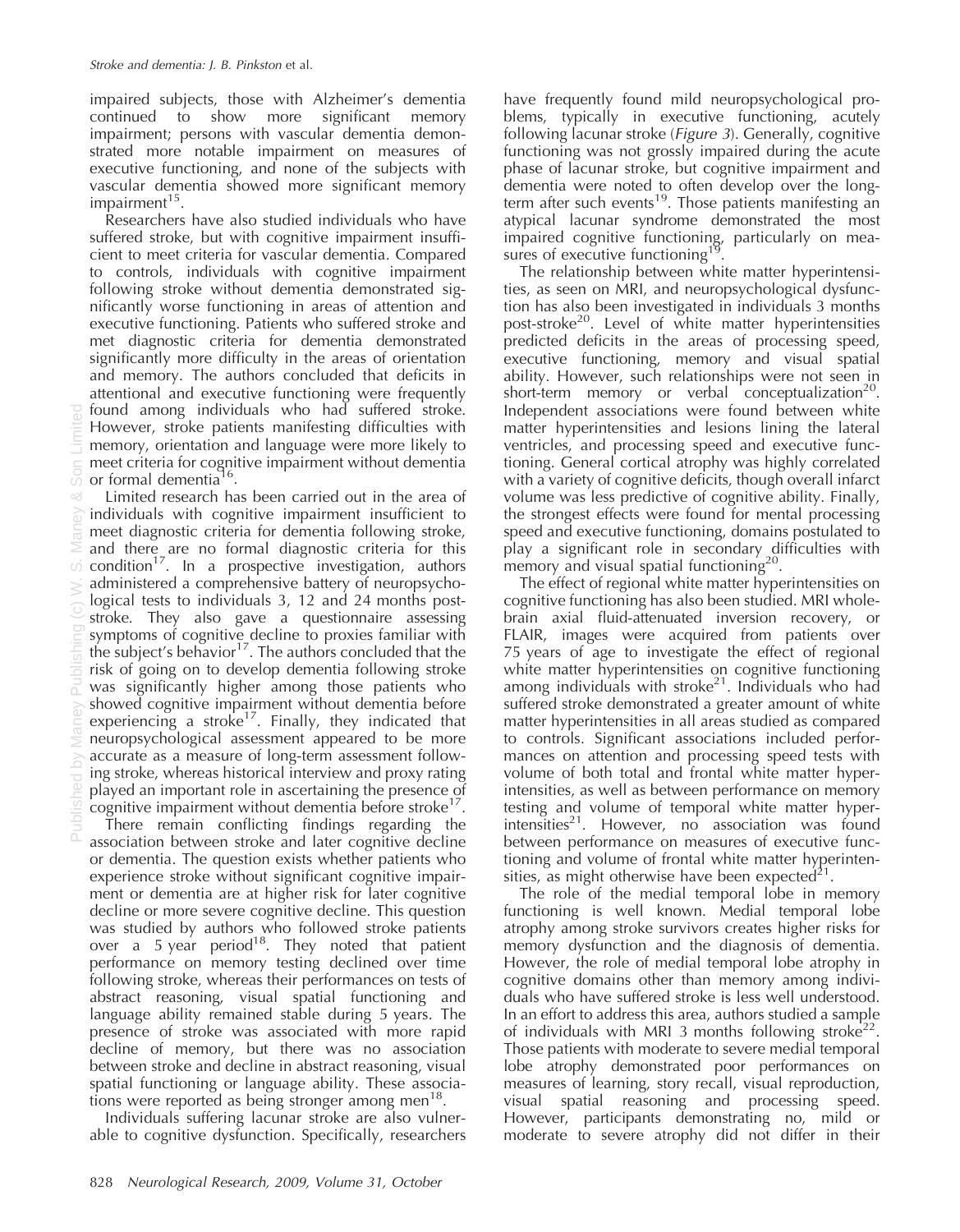There is some indication that memory difficulties following stroke may be reversible to varying degrees. Researchers have noted difficulties in memory functioning following stroke in up to 23–55% of patients after 3 months. However, after 1 year, these percentages declined to  $11-31\%^{23}$ . Those patients manifesting larger stroke volume, white matter lesions and medial temporal lobe atrophy showed worse memory functioning, as would be expected. The authors concluded that the presence of deficit attenuation among individuals with stroke indicates the need for follow-up neuropsychological evaluation, after  $\sim$ 1 year, to assess for improvement in patient functioning toward more appropriate treatment $^{23}$ .

Another group of researchers looked at the develop- $\delta$  ment of delayed dementia following stroke<sup>24</sup>. Using a comprehensive neuropsychological evaluation, these authors found that severity of expressive language difficulties was the only significant predictor at 3 months associated with dementia at  $a$  15 month follow-up. They also noted that 50% of their sample manifested some spontaneous improvement in global cognitive functioning between the first evaluation and the follow-up testing at 15 months<sup>24</sup>. These authors concluded that delayed dementia is common among older patients with stroke. They noted, however, that the typical criteria for early cognitive impairment are not useful as predictors for the development of dementia in stroke patients and that most stroke patients show some improvement over time $^{24}$ .

### DIFFERENTIAL DIAGNOSIS

The clinician is frequently presented with the role of differential diagnosis in individuals with symptoms of dementia. Patients may have memory impairment with mood disorder and other cortical signs stemming from a variety of conditions. Once depression is ruled out as the primary cause for an individual's cognitive difficulties, the most frequent delineation, statistically speaking, will be between Alzheimer's dementia and vascular dementia. Other causes need to be considered and ruled out, but the vast majority of patients will have dementia from one of these two disorders.

Differential diagnosis is then made by evaluating the patient's presentation in the areas of onset, progression, focal neurological signs and symptoms, memory functioning, executive functioning, the presence of vascular risk factors and neuroimaging<sup>2</sup>. Individuals with Alzheimer's dementia typically manifest a gradual onset and a constant and insidious cognitive decline. Focal neurological signs or symptoms are usually absent, and their memory is typically impaired early and severely. However, individuals with Alzheimer's dementia do not

typically show impairment on measures of executive functioning until later on in the course of the disease. Vascular risk factors are usually less common, though not necessarily, and neuroimaging is typically within normal limits with the exception of some possible hippocampal and perhaps parietal lobe atrophy<sup>2</sup>.

In contrast, patients experiencing vascular dementia show either a sudden or a gradual decline with a slow and typically stepwise progression. Focal neurological signs and symptoms are often present. The patient's memory will be typically only mildly affected, often times with preserved encoding in the face of retrieval deficits. Executive functioning, however, usually manifests more severe impairment earlier in the course of the disease. Finally, patients with vascular dementia show obvious vascular risk factors, including strokes and transient ischemic attacks, and neuroimaging usually reveals infarcts and white matter lesions<sup>2</sup>.

When considering neuroradiographic evidence from an individual with dementia, several factors are considered, including global cortical atrophy, medial temporal atrophy, white matter lesions and strategic infarcts. Alzheimer's dementia manifests typically with medial temporal atrophy, whereas vascular dementia usually shows more global atrophy. Temporal atrophy occurs in nearly 100% individuals with Alzheimer's dementia, as well as in many cases of vascular dementia. Strategic infarctions in vascular dementia involve areas crucial for normal cognitive brain functioning. These include the middle cerebral artery territory involving parieto-temporal or temporo-occipital association areas, the posterior cerebral artery territory including the paramedian thalamic region and the inferior medial temporal lobe (fusiform gyrus), watershed infarctions of the superior frontal and parietal lobes and lacunar infarctions of the bilateral thalami.

#### TREATMENT OF VASCULAR DEMENTIA

Individuals suffering from stroke do not enjoy many available treatments for associated cognitive difficulties. Given the variability associated with vascular dementia, the disorder does not lend itself to a specific treatment<sup>1</sup>. Whereas some spontaneous recovery of function is sometimes seen, and rehabilitation and accommodation can help improve an individual's functioning post-stroke, medical treatments for cognitive difficulties following stroke have been sparse. With a better

Table 2: Atrophic changes in Alzheimer's dementia and vascular dementia

| Imaging finding     | Alzheimer's dementia | Vascular dementia |
|---------------------|----------------------|-------------------|
| Hippocampal atrophy | $+++$                | $++$              |
| Temporal atrophy    | $++$                 | $^{+}$            |
| Frontal atrophy     |                      | $^{+}$            |
| Parietal atrophy    | $++$                 | $^{+}$            |
| Lacunes             |                      | $+++$             |
| <b>WMLs</b>         |                      | $+++$             |
| Strategic infarcts  |                      | $++ +$            |

WMLs: white matter lesions.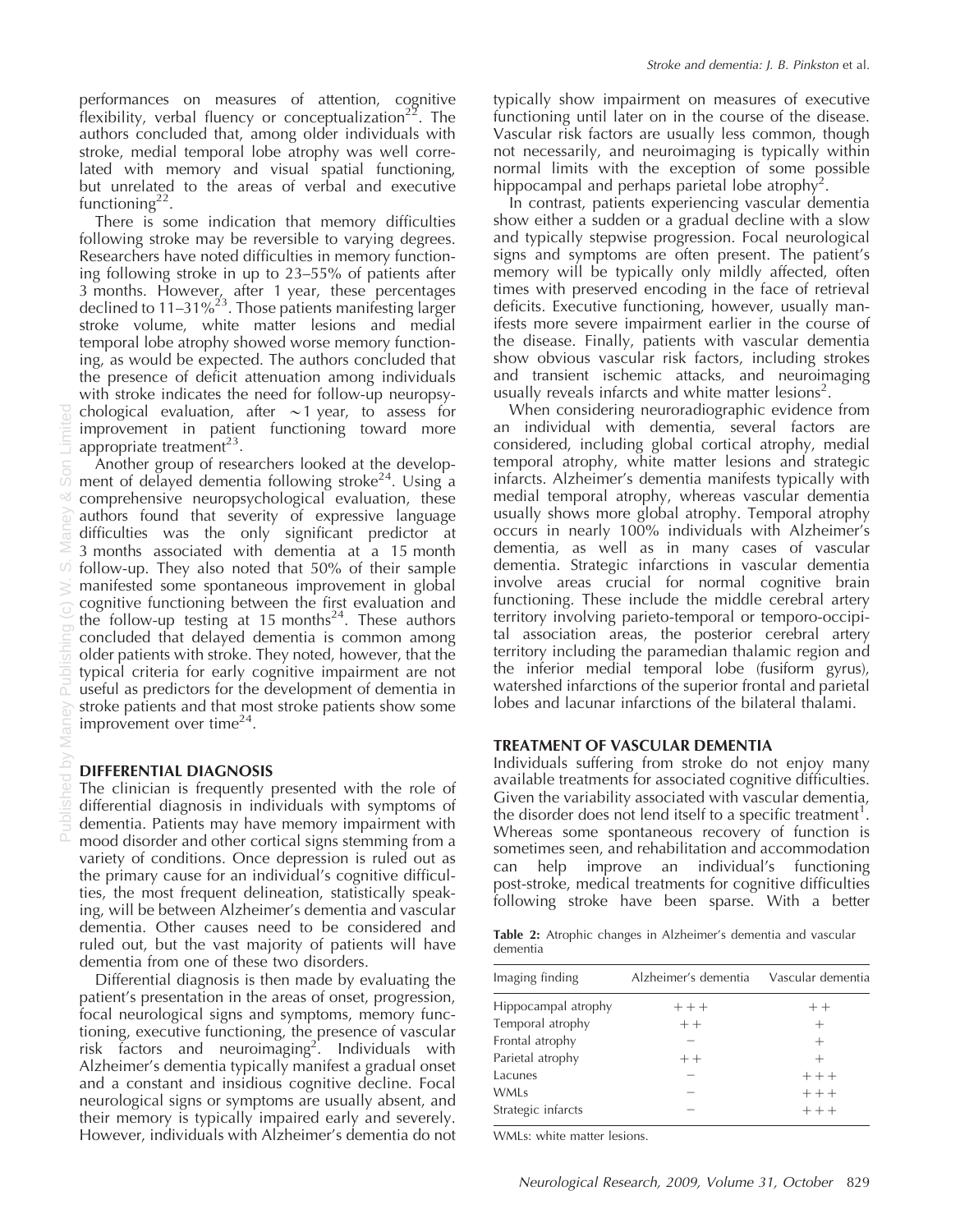

Figure 3: T1 weighted magnetic resonance image demonstrating multiple lacunar infarcts appearing as 'black holes'. Strategic infarcts involving both thalami are present

understanding for the role of acetylcholine in the areas of new learning and memory, cholinesterase inhibitors were developed and used in the treatment of memory impairment in individuals with Alzheimer's dementia<sup>25</sup>. Furthermore, N-methyl-D-aspartate (NMDA) receptor antagonists have also been recognized as effective in the treatment of cognitive impairment for some individuals with Alzheimer's dementia<sup>25</sup>. The question then naturally follows: Can these medications help improve cognitive functioning among individuals with other forms of dementia, specifically vascular dementia?

To this end, researchers have investigated the usefulness of these medications in the treatment of individuals with vascular dementia and vascular cognitive impairment $1.25$ . A recent review of these studies indicated that donepezil was the best tolerated and most effective of available cholinesterase inhibitors. Galantamine also showed some effectiveness, but was less well tolerated $^{25}$ . There was insufficient evidence to recommend the use of rivastigmine in the treatment of individuals with vascular dementia according to some research $ers<sup>25</sup>$ , although others note its apparent beneficial effects among persons with Alzheimer's dementia with significant vascular risk factors<sup>1</sup>. Finally, the NMDA receptor antagonist memantine was well tolerated among persons with vascular dementia, but did not demonstrate a consistent cognitive benefit<sup>25</sup>. The authors noted that both cholinesterase inhibitors and NMDA receptor antagonists provided some potential benefit in the treatment of patients with vascular dementia and vascular cognitive impairment $^{25}$ .

However, there is an increasing body of literature, which calls into question the efficacy of cholinesterase inhibitors in the treatment of dementia and the theory upon which it rests. Current research points to cerebrovascular pathology as a significant factor in the development of non-genetic Alzheimer's dementia<sup>26</sup>, and several researchers are investigating the role of chronic brain hypoperfusion (CBH) as a risk factor for Alzheimer's dementia<sup>27</sup>. CBH has been found as a precipitant of mild cognitive impairment, and as the most effective predictor for the later development of Alzheimer's dementia<sup>28</sup>. In the compromised or older individual, CBH leads to progressive metabolic changes on a subcellular level within particular brain regions (hippocampal, parietal, etc.), which cause a neurodegenerative state and elicit dementia<sup>28,29</sup>. As such, there is mounting evidence that Alzheimer's dementia may best be managed as a vascular disorder with neurodegenerative effects<sup>29</sup>.

Treatment of vascular dementia also includes prevention and attenuation of potential risk factors<sup>2</sup>. Whereas patients have little control over some risk factors, including gender, ethnicity and age, other risk factors, including hypertension and hyperlipidemia, can be modified<sup>2</sup>. Hypertension is an important risk factor with its significant role in the occurrence and recurrence of stroke. Successful treatment of hypertension signifi